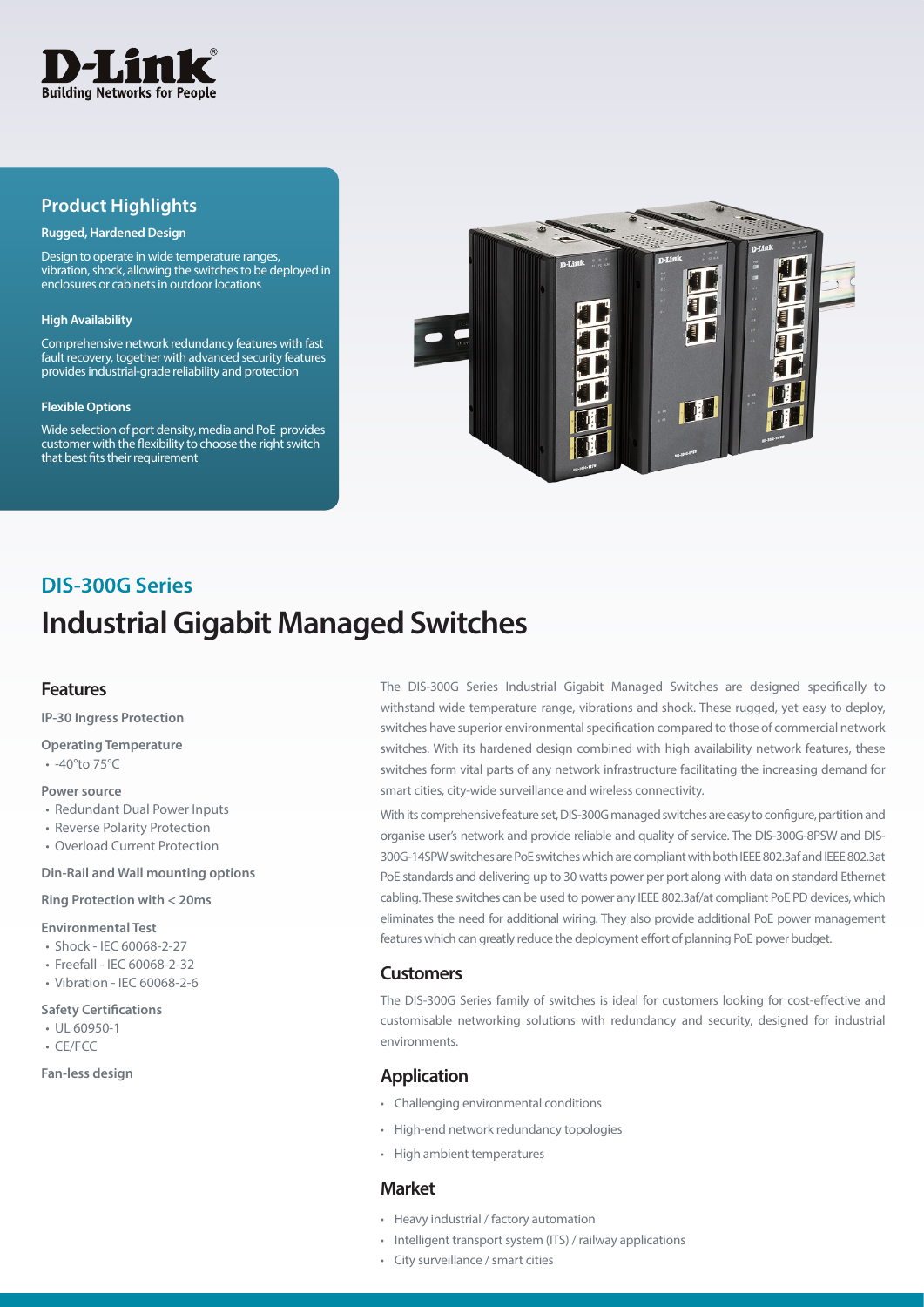

**Deployment Scenario**

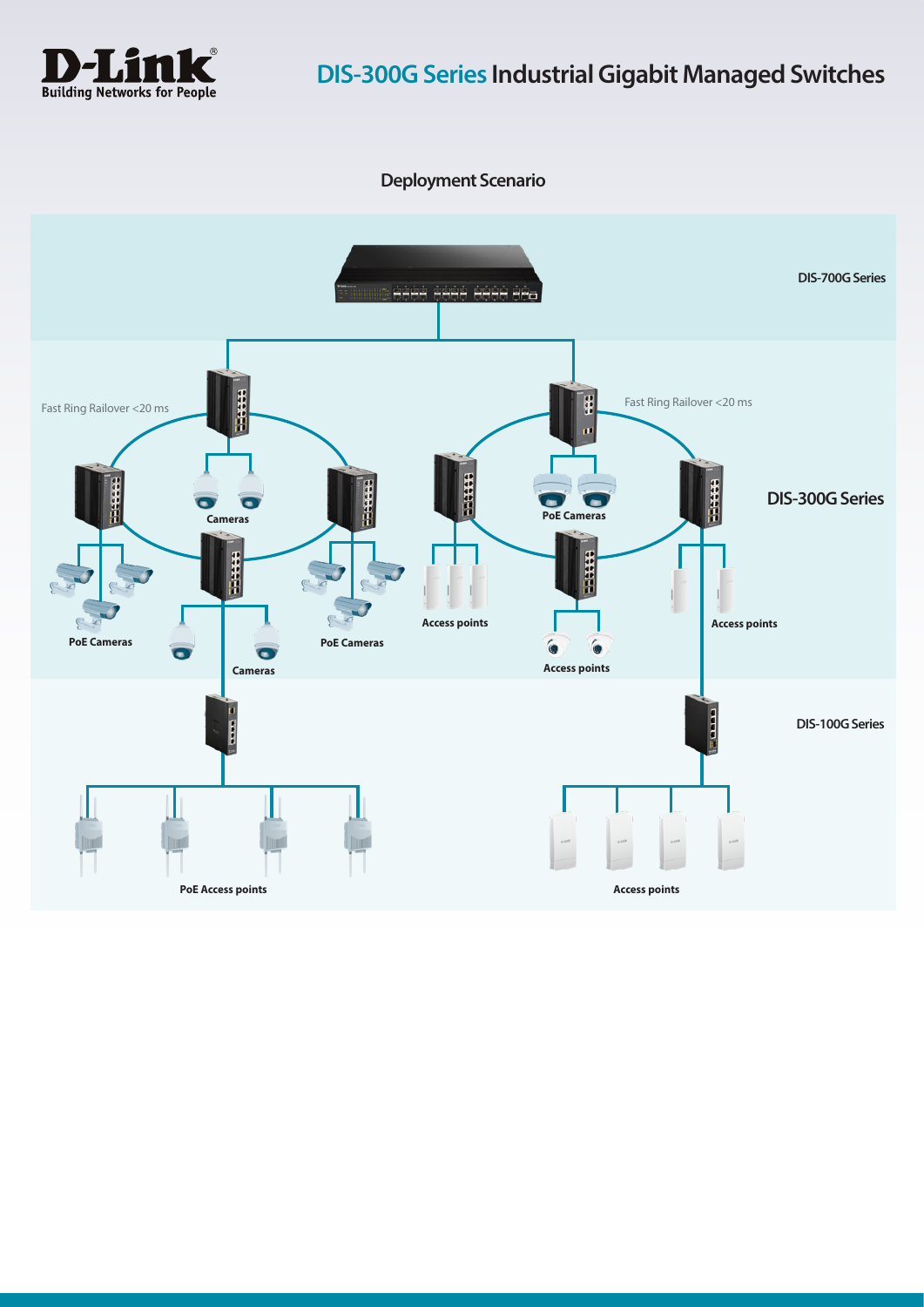

# **DIS-300G Series Industrial Gigabit Managed Switches**

| <b>Technical Specifications</b>                         | DIS-300G-12SW                                                                                                                                                                                          | <b>DIS-300G-8PSW</b>                                                                | <b>DIS-300G-14PSW</b>                                                               |  |
|---------------------------------------------------------|--------------------------------------------------------------------------------------------------------------------------------------------------------------------------------------------------------|-------------------------------------------------------------------------------------|-------------------------------------------------------------------------------------|--|
| <b>Ethernet</b>                                         |                                                                                                                                                                                                        |                                                                                     |                                                                                     |  |
| <b>Ethernet Interfaces</b>                              | 8 x 100/1000BaseT ports<br>4 x 100/1000BaseSFP slots                                                                                                                                                   | 4 x 100/1000BaseT PoE ports<br>2 x 100/1000BaseT ports<br>2 x 100/1000BaseSFP slots | 8 x 100/1000BaseT PoE ports<br>2 x 100/1000BaseT ports<br>4 x 100/1000BaseSFP slots |  |
| <b>Operating Mode</b>                                   | Store and forward, L2 wire-speed/non-blocking switching engine                                                                                                                                         |                                                                                     |                                                                                     |  |
| <b>MAC Addresses</b>                                    | 8K                                                                                                                                                                                                     |                                                                                     |                                                                                     |  |
| Jumbo Frames                                            | 9K Bytes                                                                                                                                                                                               |                                                                                     |                                                                                     |  |
| Copper RJ45 Ports                                       |                                                                                                                                                                                                        |                                                                                     |                                                                                     |  |
| Speed                                                   | 10/100/1000 Mbps                                                                                                                                                                                       |                                                                                     |                                                                                     |  |
| <b>MDI/MDIX Auto-Crossover</b>                          | Support straight or cross wired cables                                                                                                                                                                 |                                                                                     |                                                                                     |  |
| Auto-Negotiating                                        | 10/100/1000 Mbps speed auto-negotiation; Full and half duplex                                                                                                                                          |                                                                                     |                                                                                     |  |
| PoE                                                     |                                                                                                                                                                                                        |                                                                                     |                                                                                     |  |
| PoE Standartd                                           |                                                                                                                                                                                                        |                                                                                     | 802.3af, 802.3at, 60W (DIS-300G-14PSW port 1 and 2 only)                            |  |
| PoE Power Budget                                        |                                                                                                                                                                                                        | 120W                                                                                | 240W                                                                                |  |
| SFP/SFP+ (pluggable) Ports                              |                                                                                                                                                                                                        |                                                                                     |                                                                                     |  |
| Port Types Supported                                    | SFP (pluggable) Ports 100/1000BaseSFP slot<br>Support 100FX SFP transceiver<br>Support 100/1000BaseT SFP transceiver                                                                                   |                                                                                     |                                                                                     |  |
| <b>Fibre Port Connector</b>                             | LC typically for fibre (depends on module)                                                                                                                                                             |                                                                                     |                                                                                     |  |
| Optimal Fibre Cable                                     | Typical 50 or 62.5/125 µm for multimode (mm); Typical 8 or 9/125 µm for single mode (sm)                                                                                                               |                                                                                     |                                                                                     |  |
| Network Redundancy                                      |                                                                                                                                                                                                        |                                                                                     |                                                                                     |  |
| <b>Fast Failover Protection Rings</b>                   | Link loss recovery < 20ms<br>Support Single & Multiple rings; Ring coupling; Dual-homing; Chain                                                                                                        |                                                                                     |                                                                                     |  |
| Spanning Tree Protocol                                  | IEEE 802.1D STP, IEEE 802.1w RSTP, IEEE 802.1s MSTP                                                                                                                                                    |                                                                                     |                                                                                     |  |
| IEEE 802.3ad Port Trunk with LACP                       | Static trunk or Dynamic via LACP (Link Aggregation Control Protocol)                                                                                                                                   |                                                                                     |                                                                                     |  |
| Bridge, Virtual Local Area Networks (VLANs) & Protocols |                                                                                                                                                                                                        |                                                                                     |                                                                                     |  |
| Flow Control                                            |                                                                                                                                                                                                        | IEEE 802.3x (Full Duplex) and Back-Pressure(Half Duplex)                            |                                                                                     |  |
| Max VLANs                                               | 256                                                                                                                                                                                                    |                                                                                     | 1024                                                                                |  |
| <b>VLAN Types</b>                                       | Port-based VLANs; MAC-based VLANs; IP Subnet-based VLANs<br>Protocol-based VLANs.<br>IEEE 802.1Q tag-based VLANs<br>RADIUS-assigned VLAN<br>IEEE 802.1 ad Double Tagging (Q in Q)                      |                                                                                     |                                                                                     |  |
| <b>Multicast Protocols</b>                              | IGMP v1/v2/v3 with up to 255 multicast<br>groups IGMP snooping and querying<br>Immediate leave and leave proxy<br>Throttling and filtering                                                             |                                                                                     |                                                                                     |  |
| <b>LLDP</b>                                             |                                                                                                                                                                                                        | IEEE 802.1ab Link layer Discovery Protocol (LLDP)                                   |                                                                                     |  |
| Traffic management & QoS                                |                                                                                                                                                                                                        |                                                                                     |                                                                                     |  |
| Priority                                                |                                                                                                                                                                                                        | IEEE 802.1p QoS                                                                     |                                                                                     |  |
| Number of Queues per Port                               | 8                                                                                                                                                                                                      |                                                                                     |                                                                                     |  |
| <b>Scheduling Schemes</b>                               | SPQ, WRR                                                                                                                                                                                               |                                                                                     |                                                                                     |  |
| <b>Traffic Shaper</b>                                   | port-based shaping                                                                                                                                                                                     |                                                                                     |                                                                                     |  |
| RADIUS QoS                                              |                                                                                                                                                                                                        | RADIUS-assigned QoS Class                                                           |                                                                                     |  |
| Security                                                |                                                                                                                                                                                                        |                                                                                     |                                                                                     |  |
| Port Security                                           | IP and MAC-based access control<br><b>IEEE 802.1X authentication Network Access Control</b><br>Authentication via local database, RADIUS or TACACS+ AAA (Authentication, Accounting and Authorization) |                                                                                     |                                                                                     |  |
| <b>Storm Control</b>                                    | Multicast/Broadcast/Flooding Storm Control                                                                                                                                                             |                                                                                     |                                                                                     |  |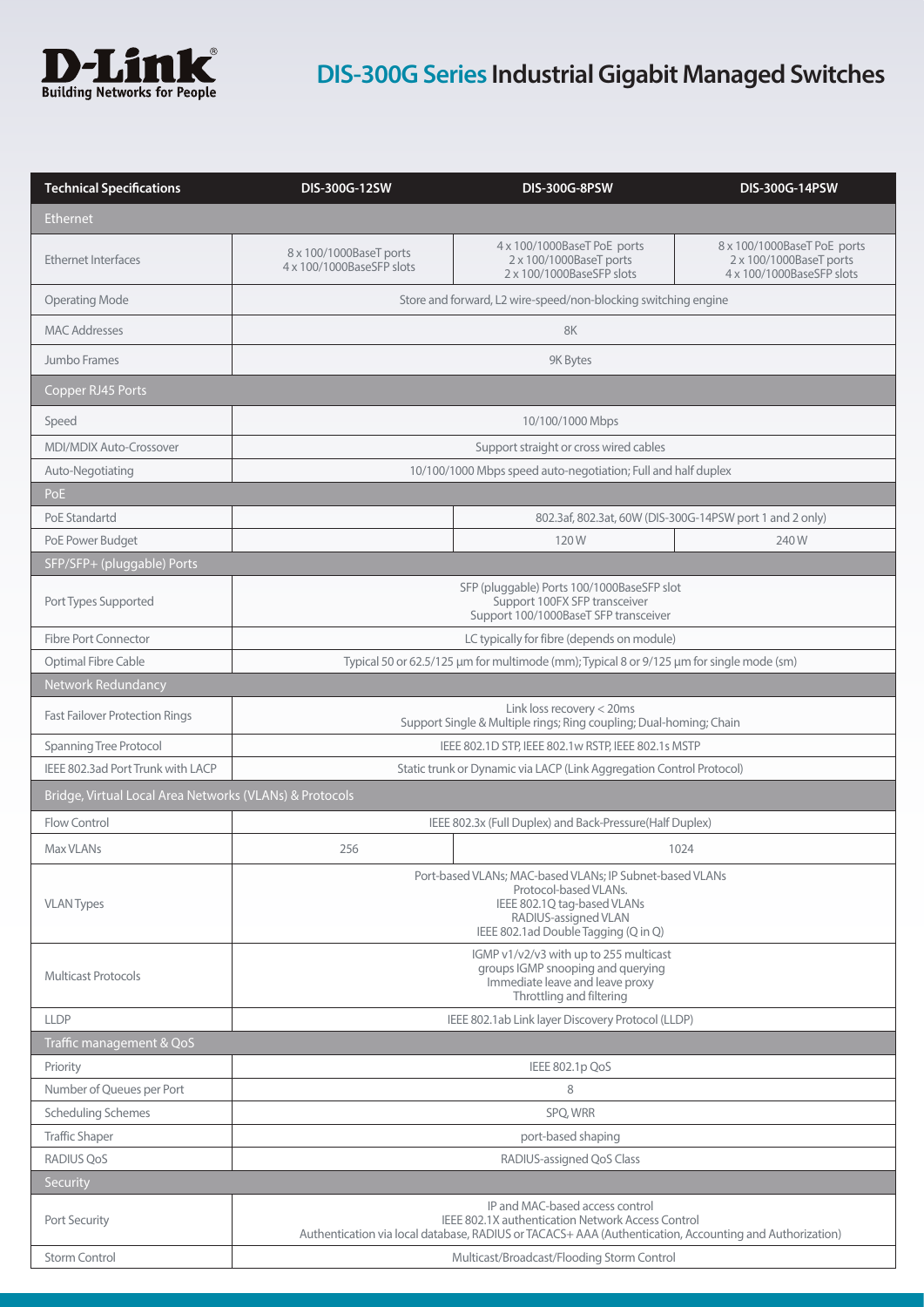

# **DIS-300G Series Industrial Gigabit Managed Switches**

| Management<br>Industrial-like CLI (command line interface)<br><b>WEB-based Management</b><br>User Management Interfaces<br>SNMP v1, v2c, v3<br>Telnet (5 sessions)<br>HTTPs, SSH<br><b>Management Security</b><br>Radius Client for Management<br>Upgrade & Restore<br>FTP for Configuration Import/Export, FTP for Firmware Upgrade<br>Syslog<br>Per VLAN mirroring<br>Diagnostic<br>Ethernet Copper connection diagnostic tool<br>SFP with DDM (Digital Diagnostic Monitoring)<br><b>MIBs</b><br>RFC 1757 RMON 1,2,3,9; RFC 2674 Q-Bridge MIB RFC-1213 MIB-II; RFC-1493 Bridge MIB; RFC 2233 IF MIB<br><b>DHCP</b><br>Client, Server, Relay, Snooping, Option 82<br>NTP/SNTP<br>Yes<br>Device info/status; Ethernet port status<br>Device info/status; Ethernet port status; PoE status<br><b>System Status</b><br>Scheduling; power control; PoE PD power consumption<br>PoE Management<br>Power<br><b>Redundant Input Terminals</b><br>Power Input<br>Input Voltage Range<br>12-58 VDC<br>54-58VDC (802.3at PoE+), 48-58VDC (802.3af PoE), 12-48 VDC (non-PoE)<br><b>Reverse Power Protection</b><br>Yes<br><b>Transient Protection</b><br>$>$ 15,000 watts peak<br>Max. 14W without PD connected<br>Max. 14W without PD connected<br>Max 145W with 120W PSE<br>Max 265W with 240W PSE<br>Power Consumption<br>Max. 17W<br>power delivered<br>power delivered<br><b>Compatible Power Supplies</b><br>DIS-H30-24, DIS-H60-24, DIS-N240-48, DIS-N480-48<br><b>Indicators</b><br><b>Power Status</b><br>Indication of power input status<br><b>Ethernet Port</b><br>Link & Speed<br><b>PoE Status</b><br>Indication of PoE Power applying<br>Indication of PoE Power applying<br>Profile-defined System Alarm<br>System Alarm<br>Alarm<br>Alarm Relay Output<br>Relay output with current carrying capacity of 0.5A @ 24 VDC<br>Configurable alarm profile to enable Alarm LED, Alarm relay & SNMP traps<br>Alarm Notification<br><b>Environmental and Compliances</b><br><b>Operating Temperature Range</b><br>$-40$ to $+75^{\circ}$ C<br>Storage Temperature Range<br>-40 to +85 $^{\circ}$ C<br>Humidity (Non-Condensing)<br>5 to 95% RH<br>Vibration, Shock & Freefall<br>Vibration: IEC60068-2-6; Shock: IEC60068-2-27; Free Fall: IEC60068-2-32<br><b>Certification Compliance</b><br>UL 60950-1, CE, FCC, NEMA-TS2<br><b>EMC</b><br>FCC Part 15, EN 61000-6-2, EN 61000-6-4, EN 61000-4-2, -3, -4, -5, -6<br>RoHS & WEEE<br>RoHS (Pb free) and WEEE compliant<br><b>MTBF</b><br>$>$ 25 years<br>Mechanical<br><b>IP30</b><br>Ingress Protection<br><b>Dimensions</b><br>61 x 154 x 109 mm<br>77 x 154 x 128 mm<br>Weight<br>1.308 kg<br>1.086 kg<br>1.41 kg<br>DIN-Rail mounting, Wall mounting<br>Installation Options | <b>Technical Specifications</b> | DIS-300G-12SW | <b>DIS-300G-8PSW</b> | DIS-300G-14PSW |
|----------------------------------------------------------------------------------------------------------------------------------------------------------------------------------------------------------------------------------------------------------------------------------------------------------------------------------------------------------------------------------------------------------------------------------------------------------------------------------------------------------------------------------------------------------------------------------------------------------------------------------------------------------------------------------------------------------------------------------------------------------------------------------------------------------------------------------------------------------------------------------------------------------------------------------------------------------------------------------------------------------------------------------------------------------------------------------------------------------------------------------------------------------------------------------------------------------------------------------------------------------------------------------------------------------------------------------------------------------------------------------------------------------------------------------------------------------------------------------------------------------------------------------------------------------------------------------------------------------------------------------------------------------------------------------------------------------------------------------------------------------------------------------------------------------------------------------------------------------------------------------------------------------------------------------------------------------------------------------------------------------------------------------------------------------------------------------------------------------------------------------------------------------------------------------------------------------------------------------------------------------------------------------------------------------------------------------------------------------------------------------------------------------------------------------------------------------------------------------------------------------------------------------------------------------------------------------------------------------------------------------------------------------------------------------------------------------------------------------|---------------------------------|---------------|----------------------|----------------|
|                                                                                                                                                                                                                                                                                                                                                                                                                                                                                                                                                                                                                                                                                                                                                                                                                                                                                                                                                                                                                                                                                                                                                                                                                                                                                                                                                                                                                                                                                                                                                                                                                                                                                                                                                                                                                                                                                                                                                                                                                                                                                                                                                                                                                                                                                                                                                                                                                                                                                                                                                                                                                                                                                                                                  |                                 |               |                      |                |
|                                                                                                                                                                                                                                                                                                                                                                                                                                                                                                                                                                                                                                                                                                                                                                                                                                                                                                                                                                                                                                                                                                                                                                                                                                                                                                                                                                                                                                                                                                                                                                                                                                                                                                                                                                                                                                                                                                                                                                                                                                                                                                                                                                                                                                                                                                                                                                                                                                                                                                                                                                                                                                                                                                                                  |                                 |               |                      |                |
|                                                                                                                                                                                                                                                                                                                                                                                                                                                                                                                                                                                                                                                                                                                                                                                                                                                                                                                                                                                                                                                                                                                                                                                                                                                                                                                                                                                                                                                                                                                                                                                                                                                                                                                                                                                                                                                                                                                                                                                                                                                                                                                                                                                                                                                                                                                                                                                                                                                                                                                                                                                                                                                                                                                                  |                                 |               |                      |                |
|                                                                                                                                                                                                                                                                                                                                                                                                                                                                                                                                                                                                                                                                                                                                                                                                                                                                                                                                                                                                                                                                                                                                                                                                                                                                                                                                                                                                                                                                                                                                                                                                                                                                                                                                                                                                                                                                                                                                                                                                                                                                                                                                                                                                                                                                                                                                                                                                                                                                                                                                                                                                                                                                                                                                  |                                 |               |                      |                |
|                                                                                                                                                                                                                                                                                                                                                                                                                                                                                                                                                                                                                                                                                                                                                                                                                                                                                                                                                                                                                                                                                                                                                                                                                                                                                                                                                                                                                                                                                                                                                                                                                                                                                                                                                                                                                                                                                                                                                                                                                                                                                                                                                                                                                                                                                                                                                                                                                                                                                                                                                                                                                                                                                                                                  |                                 |               |                      |                |
|                                                                                                                                                                                                                                                                                                                                                                                                                                                                                                                                                                                                                                                                                                                                                                                                                                                                                                                                                                                                                                                                                                                                                                                                                                                                                                                                                                                                                                                                                                                                                                                                                                                                                                                                                                                                                                                                                                                                                                                                                                                                                                                                                                                                                                                                                                                                                                                                                                                                                                                                                                                                                                                                                                                                  |                                 |               |                      |                |
|                                                                                                                                                                                                                                                                                                                                                                                                                                                                                                                                                                                                                                                                                                                                                                                                                                                                                                                                                                                                                                                                                                                                                                                                                                                                                                                                                                                                                                                                                                                                                                                                                                                                                                                                                                                                                                                                                                                                                                                                                                                                                                                                                                                                                                                                                                                                                                                                                                                                                                                                                                                                                                                                                                                                  |                                 |               |                      |                |
|                                                                                                                                                                                                                                                                                                                                                                                                                                                                                                                                                                                                                                                                                                                                                                                                                                                                                                                                                                                                                                                                                                                                                                                                                                                                                                                                                                                                                                                                                                                                                                                                                                                                                                                                                                                                                                                                                                                                                                                                                                                                                                                                                                                                                                                                                                                                                                                                                                                                                                                                                                                                                                                                                                                                  |                                 |               |                      |                |
|                                                                                                                                                                                                                                                                                                                                                                                                                                                                                                                                                                                                                                                                                                                                                                                                                                                                                                                                                                                                                                                                                                                                                                                                                                                                                                                                                                                                                                                                                                                                                                                                                                                                                                                                                                                                                                                                                                                                                                                                                                                                                                                                                                                                                                                                                                                                                                                                                                                                                                                                                                                                                                                                                                                                  |                                 |               |                      |                |
|                                                                                                                                                                                                                                                                                                                                                                                                                                                                                                                                                                                                                                                                                                                                                                                                                                                                                                                                                                                                                                                                                                                                                                                                                                                                                                                                                                                                                                                                                                                                                                                                                                                                                                                                                                                                                                                                                                                                                                                                                                                                                                                                                                                                                                                                                                                                                                                                                                                                                                                                                                                                                                                                                                                                  |                                 |               |                      |                |
|                                                                                                                                                                                                                                                                                                                                                                                                                                                                                                                                                                                                                                                                                                                                                                                                                                                                                                                                                                                                                                                                                                                                                                                                                                                                                                                                                                                                                                                                                                                                                                                                                                                                                                                                                                                                                                                                                                                                                                                                                                                                                                                                                                                                                                                                                                                                                                                                                                                                                                                                                                                                                                                                                                                                  |                                 |               |                      |                |
|                                                                                                                                                                                                                                                                                                                                                                                                                                                                                                                                                                                                                                                                                                                                                                                                                                                                                                                                                                                                                                                                                                                                                                                                                                                                                                                                                                                                                                                                                                                                                                                                                                                                                                                                                                                                                                                                                                                                                                                                                                                                                                                                                                                                                                                                                                                                                                                                                                                                                                                                                                                                                                                                                                                                  |                                 |               |                      |                |
|                                                                                                                                                                                                                                                                                                                                                                                                                                                                                                                                                                                                                                                                                                                                                                                                                                                                                                                                                                                                                                                                                                                                                                                                                                                                                                                                                                                                                                                                                                                                                                                                                                                                                                                                                                                                                                                                                                                                                                                                                                                                                                                                                                                                                                                                                                                                                                                                                                                                                                                                                                                                                                                                                                                                  |                                 |               |                      |                |
|                                                                                                                                                                                                                                                                                                                                                                                                                                                                                                                                                                                                                                                                                                                                                                                                                                                                                                                                                                                                                                                                                                                                                                                                                                                                                                                                                                                                                                                                                                                                                                                                                                                                                                                                                                                                                                                                                                                                                                                                                                                                                                                                                                                                                                                                                                                                                                                                                                                                                                                                                                                                                                                                                                                                  |                                 |               |                      |                |
|                                                                                                                                                                                                                                                                                                                                                                                                                                                                                                                                                                                                                                                                                                                                                                                                                                                                                                                                                                                                                                                                                                                                                                                                                                                                                                                                                                                                                                                                                                                                                                                                                                                                                                                                                                                                                                                                                                                                                                                                                                                                                                                                                                                                                                                                                                                                                                                                                                                                                                                                                                                                                                                                                                                                  |                                 |               |                      |                |
|                                                                                                                                                                                                                                                                                                                                                                                                                                                                                                                                                                                                                                                                                                                                                                                                                                                                                                                                                                                                                                                                                                                                                                                                                                                                                                                                                                                                                                                                                                                                                                                                                                                                                                                                                                                                                                                                                                                                                                                                                                                                                                                                                                                                                                                                                                                                                                                                                                                                                                                                                                                                                                                                                                                                  |                                 |               |                      |                |
|                                                                                                                                                                                                                                                                                                                                                                                                                                                                                                                                                                                                                                                                                                                                                                                                                                                                                                                                                                                                                                                                                                                                                                                                                                                                                                                                                                                                                                                                                                                                                                                                                                                                                                                                                                                                                                                                                                                                                                                                                                                                                                                                                                                                                                                                                                                                                                                                                                                                                                                                                                                                                                                                                                                                  |                                 |               |                      |                |
|                                                                                                                                                                                                                                                                                                                                                                                                                                                                                                                                                                                                                                                                                                                                                                                                                                                                                                                                                                                                                                                                                                                                                                                                                                                                                                                                                                                                                                                                                                                                                                                                                                                                                                                                                                                                                                                                                                                                                                                                                                                                                                                                                                                                                                                                                                                                                                                                                                                                                                                                                                                                                                                                                                                                  |                                 |               |                      |                |
|                                                                                                                                                                                                                                                                                                                                                                                                                                                                                                                                                                                                                                                                                                                                                                                                                                                                                                                                                                                                                                                                                                                                                                                                                                                                                                                                                                                                                                                                                                                                                                                                                                                                                                                                                                                                                                                                                                                                                                                                                                                                                                                                                                                                                                                                                                                                                                                                                                                                                                                                                                                                                                                                                                                                  |                                 |               |                      |                |
|                                                                                                                                                                                                                                                                                                                                                                                                                                                                                                                                                                                                                                                                                                                                                                                                                                                                                                                                                                                                                                                                                                                                                                                                                                                                                                                                                                                                                                                                                                                                                                                                                                                                                                                                                                                                                                                                                                                                                                                                                                                                                                                                                                                                                                                                                                                                                                                                                                                                                                                                                                                                                                                                                                                                  |                                 |               |                      |                |
|                                                                                                                                                                                                                                                                                                                                                                                                                                                                                                                                                                                                                                                                                                                                                                                                                                                                                                                                                                                                                                                                                                                                                                                                                                                                                                                                                                                                                                                                                                                                                                                                                                                                                                                                                                                                                                                                                                                                                                                                                                                                                                                                                                                                                                                                                                                                                                                                                                                                                                                                                                                                                                                                                                                                  |                                 |               |                      |                |
|                                                                                                                                                                                                                                                                                                                                                                                                                                                                                                                                                                                                                                                                                                                                                                                                                                                                                                                                                                                                                                                                                                                                                                                                                                                                                                                                                                                                                                                                                                                                                                                                                                                                                                                                                                                                                                                                                                                                                                                                                                                                                                                                                                                                                                                                                                                                                                                                                                                                                                                                                                                                                                                                                                                                  |                                 |               |                      |                |
|                                                                                                                                                                                                                                                                                                                                                                                                                                                                                                                                                                                                                                                                                                                                                                                                                                                                                                                                                                                                                                                                                                                                                                                                                                                                                                                                                                                                                                                                                                                                                                                                                                                                                                                                                                                                                                                                                                                                                                                                                                                                                                                                                                                                                                                                                                                                                                                                                                                                                                                                                                                                                                                                                                                                  |                                 |               |                      |                |
|                                                                                                                                                                                                                                                                                                                                                                                                                                                                                                                                                                                                                                                                                                                                                                                                                                                                                                                                                                                                                                                                                                                                                                                                                                                                                                                                                                                                                                                                                                                                                                                                                                                                                                                                                                                                                                                                                                                                                                                                                                                                                                                                                                                                                                                                                                                                                                                                                                                                                                                                                                                                                                                                                                                                  |                                 |               |                      |                |
|                                                                                                                                                                                                                                                                                                                                                                                                                                                                                                                                                                                                                                                                                                                                                                                                                                                                                                                                                                                                                                                                                                                                                                                                                                                                                                                                                                                                                                                                                                                                                                                                                                                                                                                                                                                                                                                                                                                                                                                                                                                                                                                                                                                                                                                                                                                                                                                                                                                                                                                                                                                                                                                                                                                                  |                                 |               |                      |                |
|                                                                                                                                                                                                                                                                                                                                                                                                                                                                                                                                                                                                                                                                                                                                                                                                                                                                                                                                                                                                                                                                                                                                                                                                                                                                                                                                                                                                                                                                                                                                                                                                                                                                                                                                                                                                                                                                                                                                                                                                                                                                                                                                                                                                                                                                                                                                                                                                                                                                                                                                                                                                                                                                                                                                  |                                 |               |                      |                |
|                                                                                                                                                                                                                                                                                                                                                                                                                                                                                                                                                                                                                                                                                                                                                                                                                                                                                                                                                                                                                                                                                                                                                                                                                                                                                                                                                                                                                                                                                                                                                                                                                                                                                                                                                                                                                                                                                                                                                                                                                                                                                                                                                                                                                                                                                                                                                                                                                                                                                                                                                                                                                                                                                                                                  |                                 |               |                      |                |
|                                                                                                                                                                                                                                                                                                                                                                                                                                                                                                                                                                                                                                                                                                                                                                                                                                                                                                                                                                                                                                                                                                                                                                                                                                                                                                                                                                                                                                                                                                                                                                                                                                                                                                                                                                                                                                                                                                                                                                                                                                                                                                                                                                                                                                                                                                                                                                                                                                                                                                                                                                                                                                                                                                                                  |                                 |               |                      |                |
|                                                                                                                                                                                                                                                                                                                                                                                                                                                                                                                                                                                                                                                                                                                                                                                                                                                                                                                                                                                                                                                                                                                                                                                                                                                                                                                                                                                                                                                                                                                                                                                                                                                                                                                                                                                                                                                                                                                                                                                                                                                                                                                                                                                                                                                                                                                                                                                                                                                                                                                                                                                                                                                                                                                                  |                                 |               |                      |                |
|                                                                                                                                                                                                                                                                                                                                                                                                                                                                                                                                                                                                                                                                                                                                                                                                                                                                                                                                                                                                                                                                                                                                                                                                                                                                                                                                                                                                                                                                                                                                                                                                                                                                                                                                                                                                                                                                                                                                                                                                                                                                                                                                                                                                                                                                                                                                                                                                                                                                                                                                                                                                                                                                                                                                  |                                 |               |                      |                |
|                                                                                                                                                                                                                                                                                                                                                                                                                                                                                                                                                                                                                                                                                                                                                                                                                                                                                                                                                                                                                                                                                                                                                                                                                                                                                                                                                                                                                                                                                                                                                                                                                                                                                                                                                                                                                                                                                                                                                                                                                                                                                                                                                                                                                                                                                                                                                                                                                                                                                                                                                                                                                                                                                                                                  |                                 |               |                      |                |
|                                                                                                                                                                                                                                                                                                                                                                                                                                                                                                                                                                                                                                                                                                                                                                                                                                                                                                                                                                                                                                                                                                                                                                                                                                                                                                                                                                                                                                                                                                                                                                                                                                                                                                                                                                                                                                                                                                                                                                                                                                                                                                                                                                                                                                                                                                                                                                                                                                                                                                                                                                                                                                                                                                                                  |                                 |               |                      |                |
|                                                                                                                                                                                                                                                                                                                                                                                                                                                                                                                                                                                                                                                                                                                                                                                                                                                                                                                                                                                                                                                                                                                                                                                                                                                                                                                                                                                                                                                                                                                                                                                                                                                                                                                                                                                                                                                                                                                                                                                                                                                                                                                                                                                                                                                                                                                                                                                                                                                                                                                                                                                                                                                                                                                                  |                                 |               |                      |                |
|                                                                                                                                                                                                                                                                                                                                                                                                                                                                                                                                                                                                                                                                                                                                                                                                                                                                                                                                                                                                                                                                                                                                                                                                                                                                                                                                                                                                                                                                                                                                                                                                                                                                                                                                                                                                                                                                                                                                                                                                                                                                                                                                                                                                                                                                                                                                                                                                                                                                                                                                                                                                                                                                                                                                  |                                 |               |                      |                |
|                                                                                                                                                                                                                                                                                                                                                                                                                                                                                                                                                                                                                                                                                                                                                                                                                                                                                                                                                                                                                                                                                                                                                                                                                                                                                                                                                                                                                                                                                                                                                                                                                                                                                                                                                                                                                                                                                                                                                                                                                                                                                                                                                                                                                                                                                                                                                                                                                                                                                                                                                                                                                                                                                                                                  |                                 |               |                      |                |
|                                                                                                                                                                                                                                                                                                                                                                                                                                                                                                                                                                                                                                                                                                                                                                                                                                                                                                                                                                                                                                                                                                                                                                                                                                                                                                                                                                                                                                                                                                                                                                                                                                                                                                                                                                                                                                                                                                                                                                                                                                                                                                                                                                                                                                                                                                                                                                                                                                                                                                                                                                                                                                                                                                                                  |                                 |               |                      |                |
|                                                                                                                                                                                                                                                                                                                                                                                                                                                                                                                                                                                                                                                                                                                                                                                                                                                                                                                                                                                                                                                                                                                                                                                                                                                                                                                                                                                                                                                                                                                                                                                                                                                                                                                                                                                                                                                                                                                                                                                                                                                                                                                                                                                                                                                                                                                                                                                                                                                                                                                                                                                                                                                                                                                                  |                                 |               |                      |                |
|                                                                                                                                                                                                                                                                                                                                                                                                                                                                                                                                                                                                                                                                                                                                                                                                                                                                                                                                                                                                                                                                                                                                                                                                                                                                                                                                                                                                                                                                                                                                                                                                                                                                                                                                                                                                                                                                                                                                                                                                                                                                                                                                                                                                                                                                                                                                                                                                                                                                                                                                                                                                                                                                                                                                  |                                 |               |                      |                |
|                                                                                                                                                                                                                                                                                                                                                                                                                                                                                                                                                                                                                                                                                                                                                                                                                                                                                                                                                                                                                                                                                                                                                                                                                                                                                                                                                                                                                                                                                                                                                                                                                                                                                                                                                                                                                                                                                                                                                                                                                                                                                                                                                                                                                                                                                                                                                                                                                                                                                                                                                                                                                                                                                                                                  |                                 |               |                      |                |